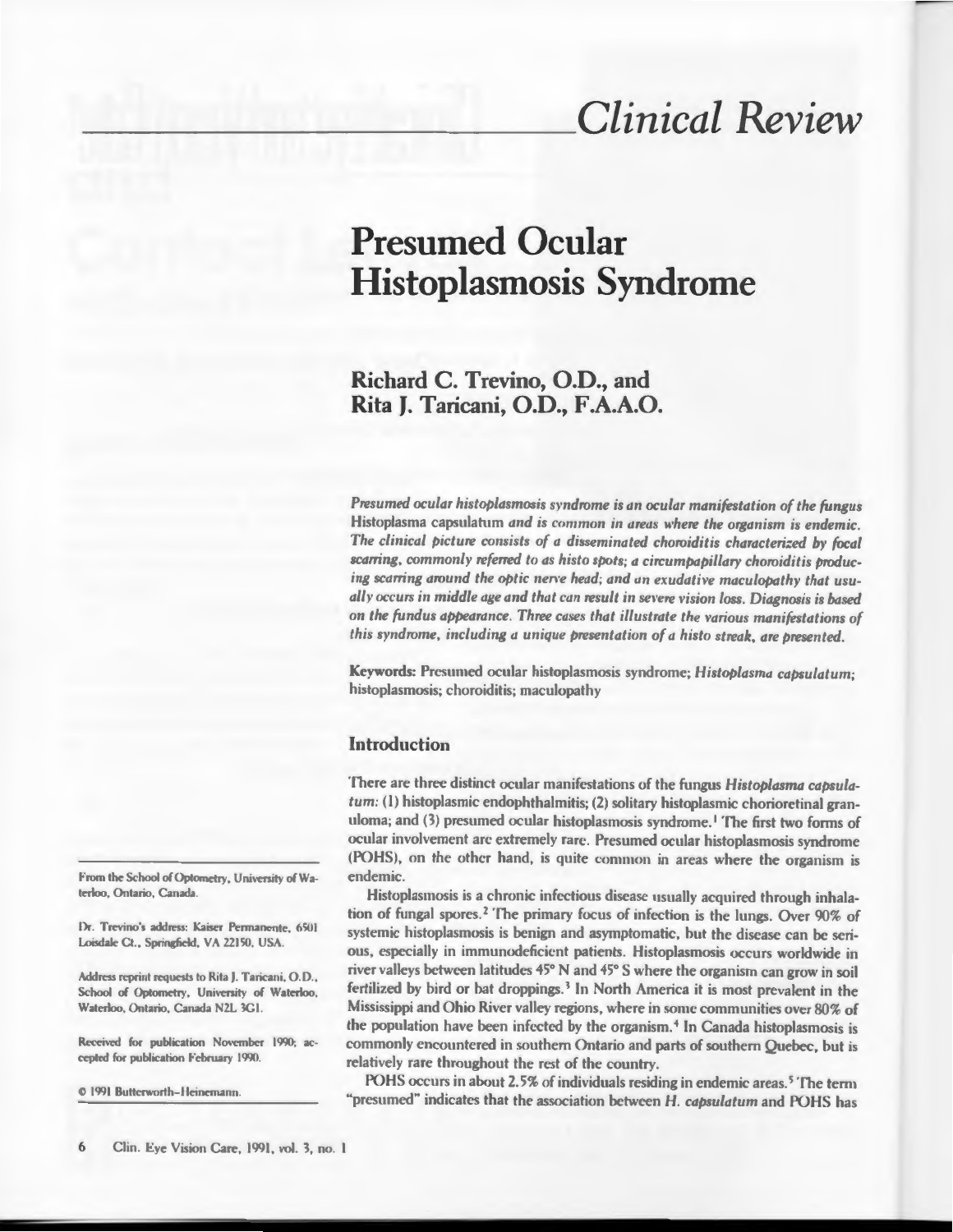not vet been proven.<sup>6</sup> It is true, however, that the evidence incriminating Histoplasma is so overwhelming that many feel justified in eliminating the word "presumed" from the syndrome's name. The disease is considered a "syndrome" because the typical clinical picture of POHS is known to occur in the absence of any evidence of infection by H. capsulatum.<sup>7-9</sup> This suggests that organisms other than  $His$ toplasma may be capable of producing the clinical picture of POHS.

There are three classic clinical manifestations of POHS: (1) disseminated choroiditis characterized by scattered histo spots: (2) circumpapillary choroiditis producing scars around the optic nerve head; and (3) an exudative maculopathy.<sup>10</sup> Unlike many other forms of choroiditis, POHS is not associated with vitritis or anterior uveitis. The diagnosis of POHS is made on clinical grounds through recognition of the distinctive clinical picture of the disease. All three elements of the POHS triad are not required to diagnose the disease and atypical cases are common.<sup>11</sup> The histoplasmin skin test can be used to determine whether a patient has been exposed to the fungus, but it has several important disadvantages: (1) up to 90% of individuals will test positive in endemic areas: (2) it may cause a flareup of a patient's maculopathy, and (3) agents other than Histoplasma may produce the syndrome.<sup>3</sup>

Differential diagnosis includes causes of multifocal chorioretinal scarring or atrophy: neuroretinitis, bird-shot (vitiliginous) retinochoroidopathy, multiple scars due to toxoplasmosis, syphilis, myopic degeneration, and the pseudohistoplasmosis syndromes.<sup>6</sup> There are several clinical entities that closely resemble POHS, hence the term pseudohistoplasmosis. These conditions may, in fact, be pathogenetically related to it and to one another. Two such simulating conditions are known as multifocal choroiditis<sup>6,12</sup> and punctate inner choroidopathy.<sup>6,13</sup>

## **Histo Spots**

The typical histo spot is a discrete, round to slightly irregular atrophic choroidal scar.<sup>11</sup> Spot size usually ranges between 0.2 to 0.6 disc diameter. Pigment may be absent or form a clump within or at the margins of the scar. It is estimated that 84% of histo spots are found posterior to the equator. Histo spots are bilateral in 62% of affected individuals, and there is, on average, a combined total of about eight scars in both eyes.<sup>14</sup> Almost all histo spots, including many present within the macular region, are asymptomatic.<sup>10</sup>

It is thought that at the time of the original infection the organism enters the choroid via the bloodstream, initiating focal inflammatory lesions that ultimately develop into histo spots.<sup>6,15</sup> At this time the patient will also develop a positive response to the histoplasmin skin test. Over a period of several weeks the infection clears and the organism retreats to Presumed Ocular Histoplasmosis Syndrome: Trevino and Taricani

multiple foci of dead or latent organisms throughout the body. Although Histoplasma organisms normally do not appear to reside within the eve itself.<sup>6,16</sup> histo spot activity may persist long after the primary infection has cleared. Histo spots may change in shape and size; some lesions will fade while others will enlarge or become more dense.<sup>10</sup>

## **Circumpapillary Choroiditis**

The peripapillary changes of POHS consist of discrete or confluent histo spots similar to those found elsewhere throughout the fundus. Approximately one-half of affected patients have confluent scarring around the optic disc with few discernible nodules.<sup>3</sup> Most peripapillary scarring is of little consequence. Schlaegel reports that circumpapillary choroiditis is asymptomatic in about 90% of individuals; the remaining 10%, however, develop a vision-threatening hemorrhagic variety that is accompanied by symptoms of metamorphopsia and visual acuity loss.<sup>3</sup> In these patients peripapillary histo spot reactivation leads to choroidal neovascularization and subsequent subretinal hemorrhage that usually encompasses the disc and may extend toward the macula.

Peripapillary scarring is an important clinical sign of POHS and its presence is a useful aid in diagnosis. It is present in both eves of 70% of patients and unilaterally in an additional 15% of individuals.<sup>10</sup>

## **Exudative Maculopathy**

Histoplasmic maculopathy is a significant cause of central vision loss in young adults. It is estimated that 4.5% of persons with POHS develop maculopathy, the onset of which usually occurs between the ages of 20 to 50 years.<sup>5</sup> Followup studies reveal that 12% of patients will develop symptomatic disease in the second eye within five years, and 22% will develop symptoms in the second eye within 10 years.<sup>17,18</sup>

It is generally believed that almost all histoplasmic maculopathy arises from a pre-existing asymptomatic histo spot located in the macular region.<sup>10</sup> It is theorized that reactivation of histo spots may occur in response to transient episodes of circulating histoplasmic organisms or antigens emanating from some systemic source.<sup>11,15</sup> It may also be triggered by re-infection with H. capsulatum or by histoplasmin skin testing. Reactivation of a histo spot is characterized by lymphocytic infiltration of the lesion. Over a period of years recurrent inflammation of the lesion results in growth of the spot and localized destruction of Bruch's membrane. If the lesion is located in the vicinity of the macula, it may permit invasion of the subretinal space by blood vessels from the choroid creating the potential for a disciform macular scar. This neovascular process appears to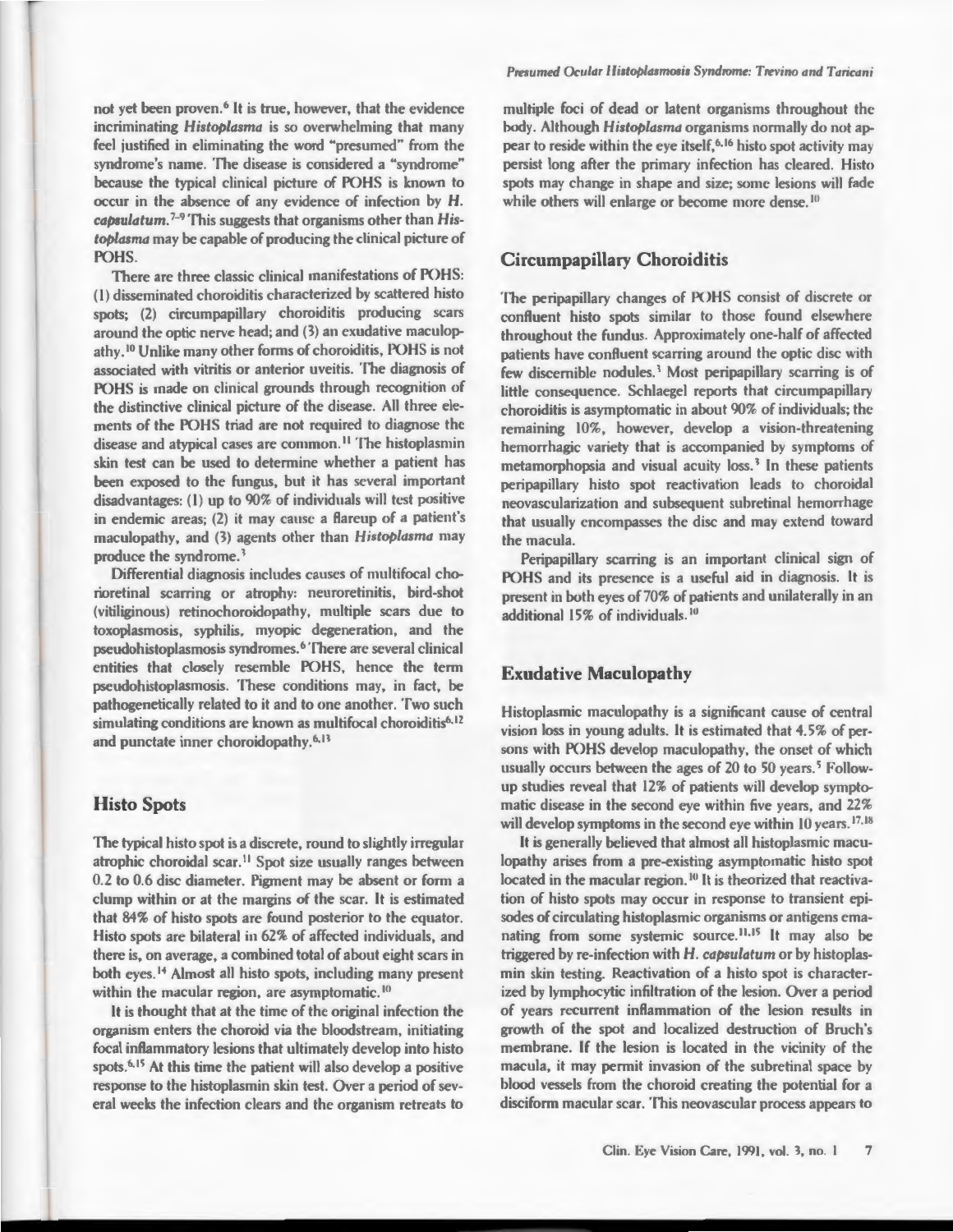#### **Clinical Review**

be a response to the unique anatomical properties of the macula, which predispose it to neovascularization whenever Bruch's membrane is compromised. It is, however, possible that lymphocytic infiltration may play a direct role in the development of the maculopathy.<sup>6</sup>

The following case reports illustrate various clinical manifestations of POHS and describe management strategies.

#### Case 1

F.W. is a 51-year-old white male in good health who was first examined at our clinic in 1984. Examination at that time revealed several histo spot lesions in the posterior fundus of each eve, including histo spots adjacent to each macula. The patient was asymptomatic and vision was normal.

F.W. was next seen in 1986 when he complained of visual blur of two months duration in the right eve. Visual acuity was 20/80 (6/24) in the right eve and 20-20 (6.6) in the left eve. Amsler grid testing of the right eve revealed central distortion. Ophthalmoscopy of the right eve disclosed numerous histo spots and peripapillary chorioretinal scarring. Also present was a serous detachment of the macula and associated retinal hemorrhage. The posterior fundus of the left eve contained several histo spots and peripapillary chorioretinal scarring, but was otherwise unremarkable (Figures IA and IB). We obtained a fluorescein angiogram that confirmed the presence of a subretinal neovascular membrane in the right eve (Figure  $IC$ ), but the subfoveal membrane was considered untreatable. The visual acuity in this eve has since deteriorated to 7 100 (Feinbloom chart) while the vision of the left eve remains stable at 20-20 (6.6) (Figures II) and  $IE$ ).

Given the presence of maculopathy in one eve and histospots in the posterior pole of the other, the estimated risk of the second eve developing maculopathy is one in four.<sup>10</sup> Because of the high risk for vision loss in the fellow eye, we have placed this patient on daily Amsler grid monitoring of his left eve. He is instructed to seek care immediately should he detect any changes in the vision of this eve. His progress is monitored biannually in the clinic

#### Discussion of Case 1

Histoplasmic maculopathy is almost always caused by choroidal neovascularization. Occasionally, a serous macular detachment may arise in the absence of neovascularization, due to fluid leaking through a perimacular histo spot.<sup>17</sup> In most patients neovascularization appears to be triggered by reactivation of a histo spot located in the posterior fundus. Symptoms of metamorphopsia and vision loss ensue. Patients with histo spots in the macular region have an annual incidence of maculopathy of 3.6% compared to 1.7% for persons with POHS but without perimacular histo spots.<sup>15</sup> Schlaegel estimates the risk of a second eve developing maculopathy to be one in four for patients with macular histospots, but only one chance in 50 if there are no lesions near the macula.<sup>10</sup>

Treatment is not indicated for inactive histo lesions.<sup>6,12</sup> Because atrophic scars adjacent to the macula may predispose to the development of macular detachment, they should be followed, but prophylactic treatment is not of any benefit and may actually stimulate choroidal neovascularization.<sup>12</sup>

Choroidal neovascularization can be treated with laser photocoagulation.<sup>6,19</sup> The entire lesion as defined by fluorescein angiography is treated with intense photocoagulation in an attempt to destroy the neovascular membrane. The Macular Photocoagulation Study (MPS) has found that argon blue-green laser photocoagulation is useful in preventing severe visual acuity loss when the neovascular lesion is associated with a limited amount of blood and is located 200 microns or more from the center of the foveal avascular zone ( $FXZ$ ).<sup>20</sup> Krypton red laser photocoagulation is beneficial in lesions that have choroidal neovascularization 1 to 199 microns from the center of the EAZ, or choroidal neovascularization 200 microns or farther from the FAZ center with blood or pigment extending within 200 microns of the EAZ center.<sup>19</sup> The theory that allergic phenomena play a role in the development of macular detachment has lead some to use corticosteroids administered orally or locally through periocular injection.<sup>12,21</sup> There is little evidence to suggest that corticosteroids are of any value in the treatment of histoplasmic maculopathy. In fact, most patients fail to show any apparent response to intensive corticosteroid therapy, and neither treatment modality has any long-term value.<sup>6</sup> The cornerstone of effective therapy is the early recognition by the patient of the symptoms of maculopathy, which may be facilitated through daily monitoring of vision with an Amsler grid. The importance of compliance with Amsler grid use is reinforced at each office visit.

## Case 2

T.S. is a 67-year-old white male who suffers from severe arthritis and hypertension. Ocular history is positive for POHS, age-related cataract, and ocular hypertension. He was seen in our clinic on referral from his family optometrist for perimetry and fundus photography.

Visual acuity was 20/40 (6/12) in the right eye and 20/20 (6/6) in the left. Acuity reduction in the right eve was attributed to nuclear selerosis of the crystalline lens. Tonometry readings were 19 mm Hg and 22 mm Hg in the right and left eves, respectively. Automated perimetry using the Humphrey 30-2 threshold program revealed irregular field constriction and enlargement of the blindspot for each eve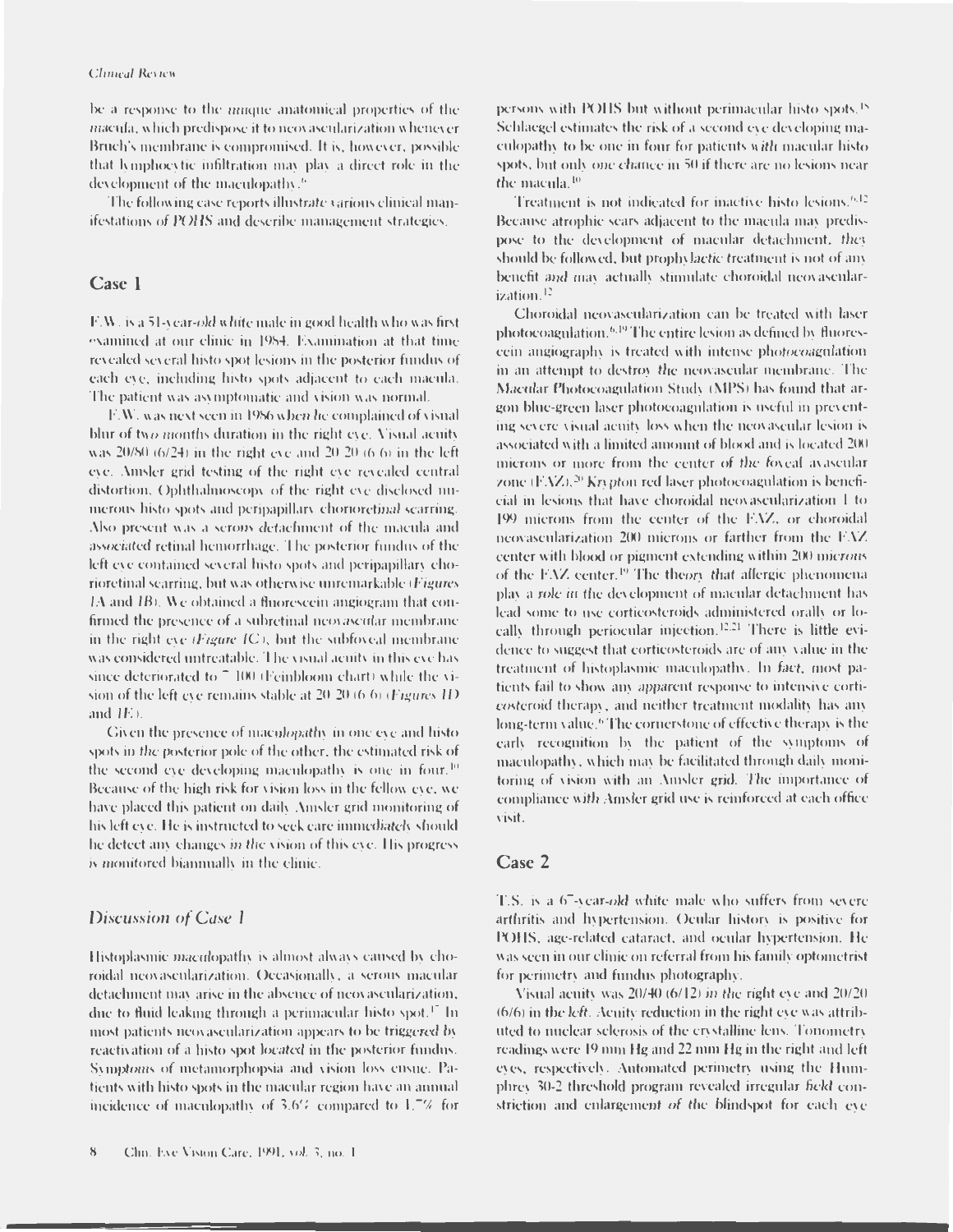

Figure 1. Appearance of the right eye (A) at the time of presentation with macular detachment and associated hemorrhage. Left eye (B). Fluorescein angiogram of the right eye (C) reveals presence of choroidal neovascular membrane. Disciform macular scar of right eye (D) three years following development of maculopathy. Note the enlargement of the histo spot located temporal to the macula in the left eye (E).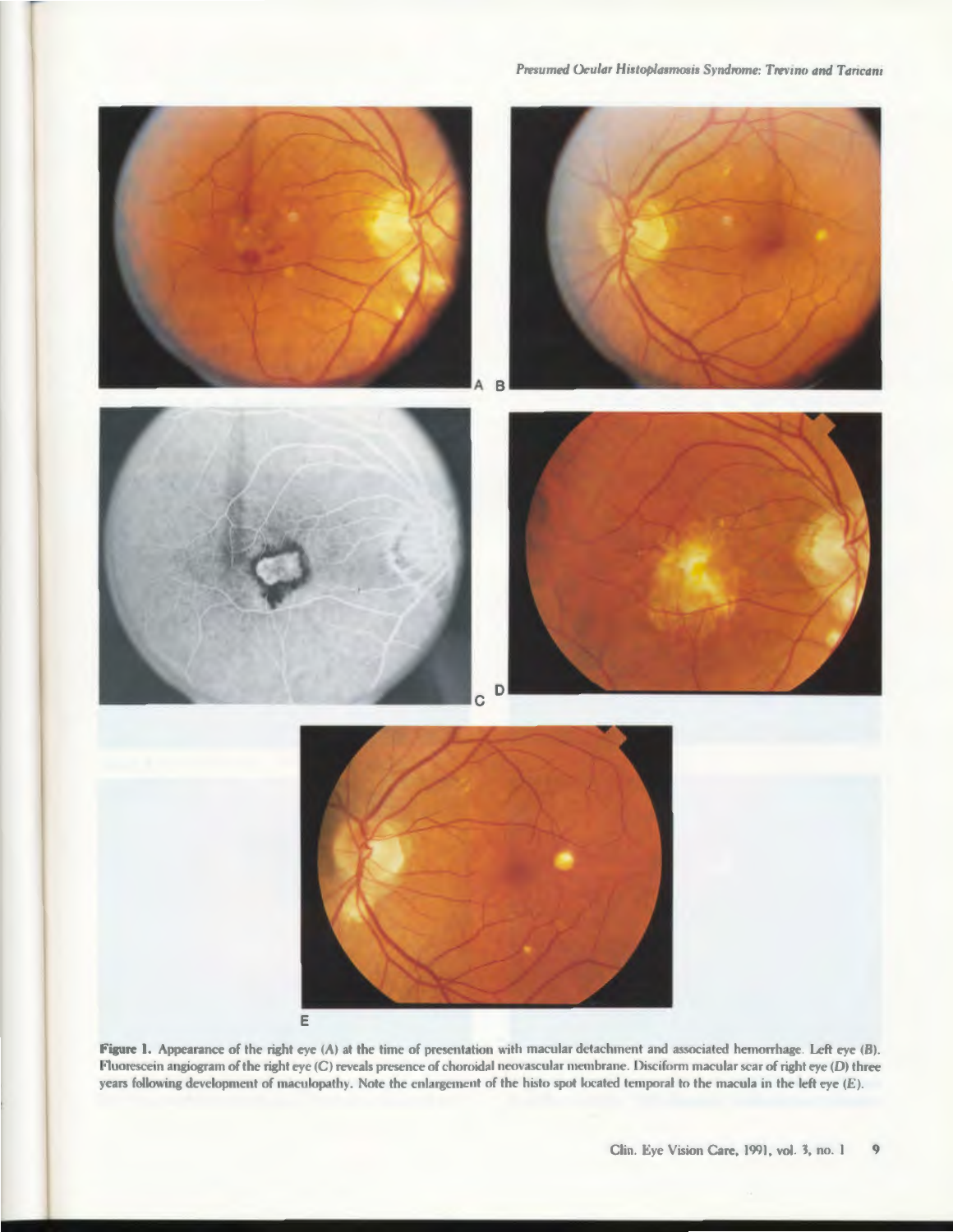

Figure 2. Automated visual fields (Humphrey Field Analyser 30-2 threshold test) for right (top) and left eyes (bottom).

(Figure 2). Ophthalmoscopy revealed extensive diffuse peripapillary chorioretinal scarring in each eye. There were also multiple, small "punched-out" areas of chorioretinal atrophy with surrounding pigmentary hyperplasia in the nasal equatorial region of each eye (Figure 3). The macula of each eye was normal. The cup-to-disc ratio under stereoscopic examination with the biomicroscope was estimated to be 0.8 in each eye.

## Discussion of Case 2

This patient has three ocular conditions that require monitoring: POHS, ocular hypertension, and cataract. Although presumably unrelated, their simultaneous presence poses a special challenge to the clinician. The problem of accurately defining the cup-to-disc ratio is made more difficult



Figure 3. Right eye: optic nerve head with peripapillary scarring (A) and peripheral histo spots (B). Left eye: optic nerve head with peripapillary scarring (C) and peripheral histo spots (D).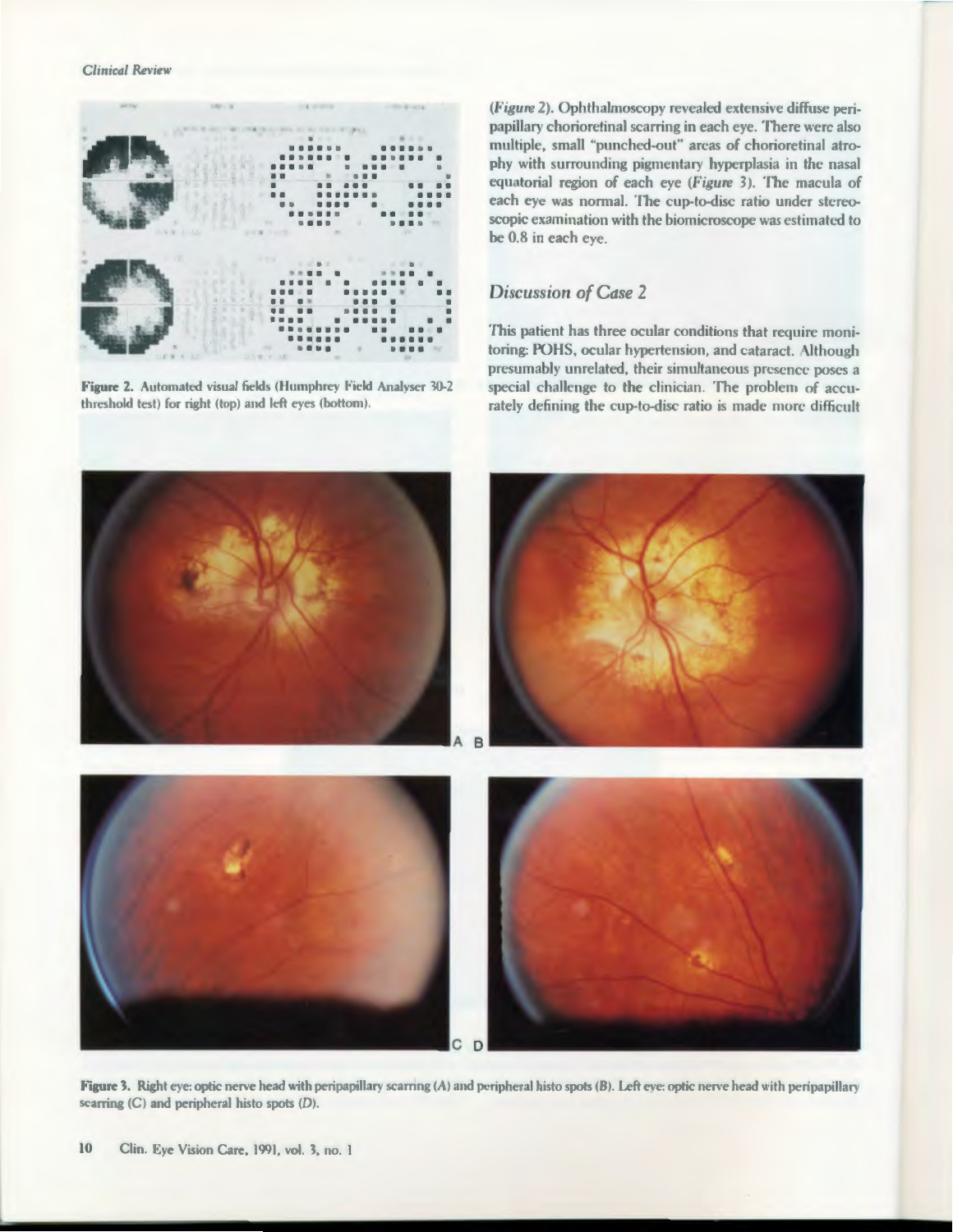because peripapillary choroiditis tends to obscure the disc margin. Sole dependence on the flat, highly magnified image provided by direct ophthalmoscopy for disc evaluation could lead to an underestimation of the cup-to-disc ratio, especially when the margins of the cup lie beyond the region of central pallor of the disc. Fundus biomicroscopy offers the advantages of stereopsis and flexibility in choice of magnification, making it the preferred method of optic nerve head examination.<sup>22</sup>

Although perimetry did not reveal any specific glaucomatous defects, this patient's visual fields were clearly abnormal. The extensive peripapillary scarring found in each eye is consistent with the enlarged blind spots found on perimetry. Enlargement of the blindspot is not a glaucomatous visual field defect;<sup>23</sup> therefore, this consequence of POHS should not be confused with the development of glaucoma. The constriction of each visual field is not necessarily glaucomatous. It may actually be an artifact secondary to this patient's relative inattentiveness to the test (large number of false-negative errors) or possibly a result of the patient's head drifting back from the instrument during the examination, creating a trial lens scotoma.

The primary importance of peripapillary scarring in POHS is its usefulness as an aid in making the correct diagnosis. It is present to some extent in about 85% of people with the disease.<sup>10</sup> Although rare, activation of peripapillary lesions can produce vision disturbance. In the so-called hemorrhagic type of circumpapillary choroiditis, subretinal hemorrhage extends toward the macula, producing symptoms of metamorphopsia and vision loss. Unfortunately, there appears to be no reliable means of predicting which patients will develop hemorrhagic circumpapillary choroiditis.<sup>17</sup>

## Case 3

N.H. is a 23-year-old white female who presented for a second opinion as to the cause of a one-year history of decreased vision affecting her left eye. She had been seen by another eve care specialist who diagnosed myopic macular degeneration by fluorescein angiography and failed to find any evidence of subretinal neovascularization. Her refraction is OD:  $-7.00 - 1.25 \times 030$  and OS:  $-6.50 - 0.75 \times 160$ . She denies any history of ocular trauma, and medical history is unremarkable.

Best corrected visual acuity was 20/20 (6/18) in the right eye and 20/40 (6/12) in the left eye. Funduscopic examination of the right eye revealed a temporal crescent as well as a chorioretinal disturbance on the nasal side of the disc, and a few histo-like lesions in the midperiphery. The left eye revealed similar peripapillary changes, and a vertically oriented curvilinear chorioretinal scar approximately 1.5 DD long was present in the macula. The lesion appeared to be





Figure 4. Right (top) and left (bottom) eyes of patient in Case 3.

comprised of a string of focal chorioretinal scars connected to each other by atrophic and hyperplastic retinal pigment epithelium. Several distinct histo spots were scattered throughout the posterior fundus of this eye (Figure 4).

Based on the clinical appearance of the fundus, a diagnosis of POHS was made. The patient was instructed on daily Amsler grid self-monitoring of her vision and placed on biannual recall. Consultation with a retinologist confirmed the diagnosis of POHS.

#### Discussion of Case 3

Linear aggregation of histo spots occurs in the equatorial region of about 5% of patients with POHS and are referred to as "histo streaks"9.24.25 (Figure 5). Streak lesions are usu-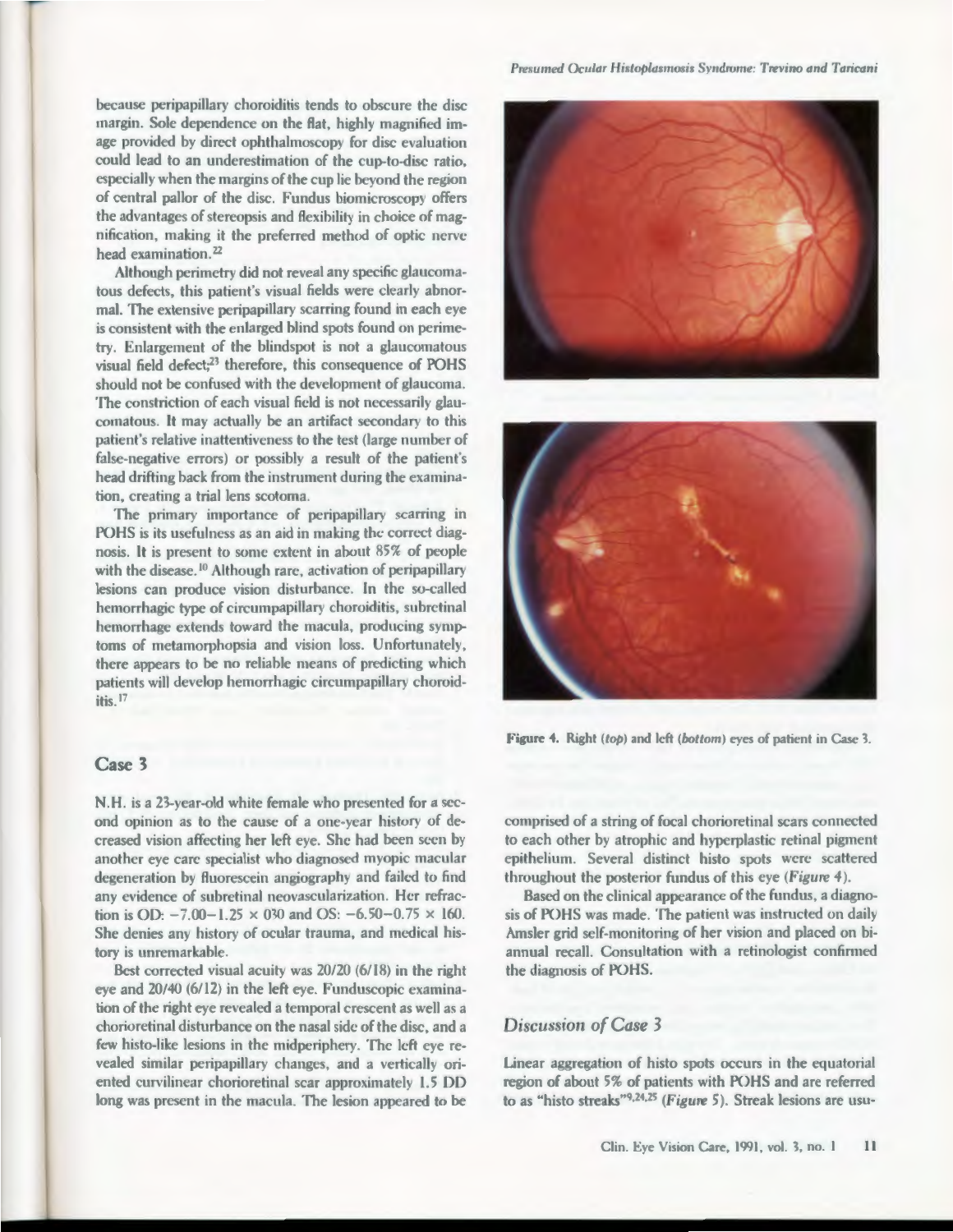

Figure 5. Typical appearance of histoplasmic streak lesions.

ally oriented roughly parallel to the ora serrata and are almost always located within 3 disc diameters of the ampullae of the vortex veins. They have never been reported to occur in the region of the posterior fundus. Length and pigmentation vary widely, but average length is about 3 clock hours (or one quadrant). Although most streaks are depigmented, pigmentation, when present, is usually spotty in character. The cause of streak formations is unknown.

The lesion in the macula of this patient's left eye is not a typical histo streak because of its location in the posterior fundus. Its curving nature is also not consistent with the typical presentation of streak lesions. On the other hand, because it does appear to be composed of a linear arrangement of histo spots, this lesion could conceivably represent an anomalous histo streak.

The differential diagnosis of histo streaks must include other known causes of linear fundus lesions: demarcation lines, angioid streaks, choroidal rupture, ophthalmomyiasis, and retinal lattice degeneration,<sup>25</sup> all of which can be distinguished from histo streaks by their characteristic appearances.

#### **Summary**

POHS occurs worldwide, and in North America is prevalent in the Mississippi and Ohio river valley regions and in southern Ontario and Quebec. Diagnosis is based on recognizing the distinctive fundus appearance, which consists of histo spots, peripapillary scarring, and exudative maculopathy. The clinician should be aware that atypical presentations of POHS commonly occur. Atrophic histo spots do not require treatment, although it is believed that histoplasmic maculopathy arises from pre-existing histo spots. The presence of such spots in the macular area, therefore, requires careful

monitoring. In some instances active maculopathy may be treated with laser photocoagulation. Most peripapillary scarring is of little consequence; however, it may present a problem in accurately determining the cup-to-disc ratio.

## **Acknowledgments**

We thank Dr. Ronald R. Phillips for referring the patient in Case 2. and Nancy Yoworski and Bonnie Boshart for assistance in preparing the manuscript.

#### **References**

- 1. Scholz R, Green WR, Kutys R, Sutherland J, Richards R. Histoplasma capsulatum in the eye. Ophthalmology 1984;91:1100-1104
- 2. The Merck Manual of Diagnosis and Therapy, 15th ed. Rahway, NJ: Merck, 1987, pp. 139-140
- 3. Schlaegel TF. Presumed ocular histoplasmosis. In: Duane T, ed. Clinical Ophthalmology, vol. 4. New York: Harper & Row, 1981, pp. 1-19
- 4. Edwards PQ, Billings EL. Worldwide pattern of skin sensitivity to histoplasmin. Am J Trop Med Hyg 1971;20:288-319.
- 5. Ganley JP, Smith RE, Knox DL, Comstock GW. Presumed ocular histoplasmosis: III. Epidemiologic characteristics of people with peripheral atrophic scars. Arch Ophthalmol 1973; 89:116-119
- 6. Gass JDM. Stereoscopic Atlas of Macular Disease: Diagnosis and Treatment, 3d ed. St. Louis: C.V. Mosby, 1987.
- 7. Saari M. Disciform detachment of the macula: I. Juvenile hemorrhagic macular choroidopathy. Acta Ophthalmol 1977; 55:525-529
- 8. Braunstein RA, Rosen DA, Bird AC. Ocular histoplasmosis syndrome in the United Kingdom. Br J Ophthalmol 1974;58:893- $RQR$
- 9. Bottoni FG, Deutman AF, Aandekerk AL. Presumed ocular histoplasmosis syndrome and linear streak lesions. Br J Ophthalmol 1989;73:528-535
- 10. Schlaegel TF. Ocular Histoplasmosis. New York: Grune and Stratton, 1977
- 11. Asbury T. The status of presumed ocular histoplasmosis: including a report of a survey. Trans Am Ophthalmol Soc 1966; 64:371-400
- 12. Smith RE, Nozik RA. Uveitis: A Clinical Approach to Diagnosis and Management, 2d ed. Baltimore, MD: Williams and Wilkins, 1989
- 13. Folk JC. Punctate inner choroidopathy. In: Ryan SJ, ed. Retina, vol. 2. St. Louis: C.V. Mosby, 1989, pp. 679-686
- 14. Smith RE, Ganley JP, Knox DL. Presumed ocular histoplasmosis: II. Patterns of peripheral and peripapillary scarring in persons with nonmacular disease. Arch Ophthalmol 1972;87:251-257
- 15. Kaplan IIJ, Waldrep JC. Immunological basis of presumed ocular histoplasmosis. Int Ophthalmol Clin 1983;23:19-31